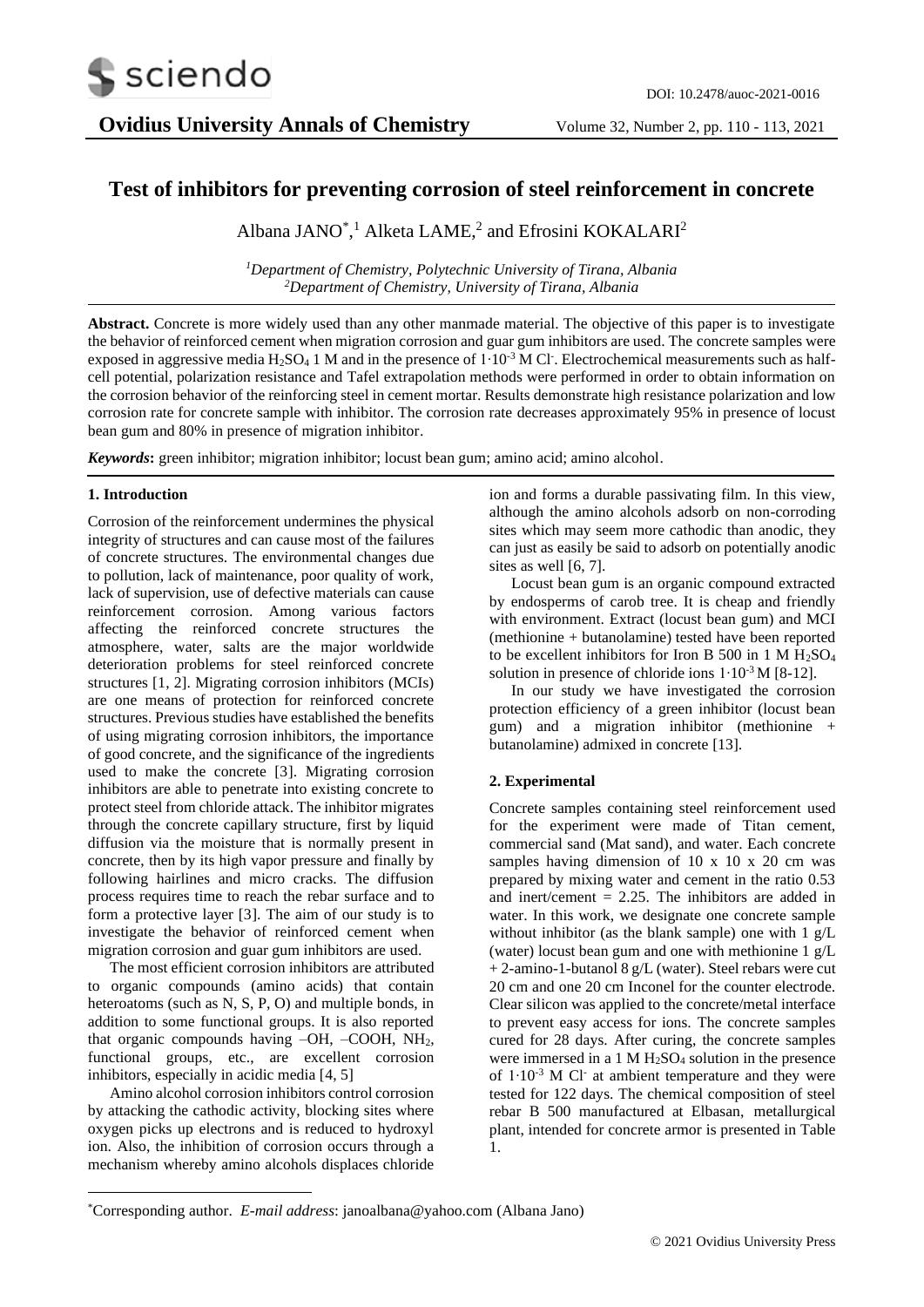| Table 1. Composition of low alloy carbon steel (iron B 500) |  |  |  |
|-------------------------------------------------------------|--|--|--|
|-------------------------------------------------------------|--|--|--|

| <b>Element</b><br>$(Mass-% )$ | ◡     | Si           | Mn   | Cr | Ni    | Сu    |  |
|-------------------------------|-------|--------------|------|----|-------|-------|--|
| <b>Iron B 500</b>             | 0.224 | 152<br>V.IJZ | 0.68 |    | 0.102 | 0.318 |  |

The corrosion behavior of steel rebar was monitored by electrochemical experiments included the following techniques: linear polarization resistance, potentiodynamic test and open-circuit potential measurements. Three-electrode cell assembly consisting of steel reinforcement present in concrete as working electrode, Inconel as counter electrode, and an electrode Hg/Hg2SO4 as reference electrode were used for the electrochemical studies [14].

Changes in the resistance polarization  $(R_p)$  were monitored weekly, the corrosion potential of the rebar was monitored daily and the potentiodynamic polarization was done at the last day using Potentiostat/Galvanostat PJT-24. Potential values were recorded and plotted with respect to time.

## **3. Results and discussion**

Effectiveness inhibitors were based on changes in the polarization resistance, corrosion rate and the corrosion potential of the rebar, measurements that can be performed without destruction to the reinforcing steel. This data can provide early warning of structural distress and evaluate the effectiveness of corrosion control strategies that have been implemented. The key to fighting corrosion is to introduce preventative measures.

#### *3.1. Corrosion potential*

The probability of corrosion of steel reinforcement in concrete was visualized with the help of half-cell potential measurements. The corrosion inhibition for locust bean gum and migration inhibitor has been investigated over e period of 122 days.



**Figure 1.** Comparison of corrosion potential *vs.* time for sample with locust bean gum, sample with migration inhibitor (methionine + butanolamine) and untreated sample (blank).

According to the ASTM C876-09 [15, 16] if the open circuit potential (corrosion potential) is -0.564 mV or higher, this indicates a 90% probability that no reinforcing steel has corroded. Corrosion potentials more negative than -0.564 mV are assumed to have a greater than 90% likelihood of corrosion.

The Figure 1, corrosion potential versus time, shows that the steel reinforcement in sample concrete without inhibitors (blank) exhibited high anodic potential values, which is a clear reflection of high corrosion rate in the contaminated concrete. Half-cell potentials of steel in sample concrete with locust bean gum and MCI were less negative (more cathodic) than sample blank during the period of investigation. These results show that locust bean gum and MCI are acting as good corrosion inhibitors on steel reinforcement. Similar results have been presented in the literature [14].

#### *3.2. Polarization resistance*

Linear polarization technique is a corrosion monitoring method that allows corrosion rates to be measured directly, in real time. The technique is rapid and nonintrusive, requiring only a connection to the reinforcing steel.

The method is based on the observation of the linearity of the polarization curves near the potential  $E_{\text{corr}}$ . Rp value is related to the corrosion current  $I_{\text{corr}}$  by means of the expression:

$$
I_{corr} = \frac{B}{R_p} \qquad R_p = \frac{\Delta E}{\Delta I} = \frac{B}{I_{corr}} \tag{1}
$$

Where:  $B - a constant$ , 26 mV;  $I_{corr} -$  corrosion current;  $\Delta E$  – variation of the applied potential around the corrosion potential;  $\Delta I$  – polarization current.

The potential of the reinforcement was scanned 20 mV from the open-circuit potential (OCP) of the sample, at a scanning rate of  $6x10^{-3}$  mV/s.

Figure 2 shows that concrete samples with locust bean gum and MCI have higher  $R<sub>p</sub>$  values compared with the blank sample. Figure 2 shows a declining trend for the blank concrete sample and an increasing polarization resistance values after 122 days of testing for the samples concrete with locust bean gum and MCI. The corrosion rate in  $\mu A/cm^2$  is shown in Table 2.

Polarization resistance measurements show a reduced corrosion rate for the samples with inhibitor, while the blank sample has an increasing corrosion rate. Samples with locust bean gum showed an average corrosion rate of 0.45  $\mu$ A/cm<sup>2</sup>, samples with methionine + butanolamine showed an average corrosion rate of 0.38  $\mu A/cm^2$  compared to the blank samples showing a rate of 23.65  $\mu A/cm^2$ . The rebar treated with methionine + butanolamine has the highest polarization resistance. The results showed the possibility of migration of the migration inhibitor and the ability to create a thin protective layer. The samples treated with inhibitor have the ability to passivate the steel bar even in the presence of chloride ions [3, 17].

**Table 2.** Values of  $\mathbb{R}_p$  and I<sub>corr</sub> for concrete samples immersed in H<sub>2</sub>SO<sub>4</sub> 1 M and 1⋅10<sup>-3</sup> Cl<sup>-</sup> solution, day 122.

|      | Blank |                              |                        |      | Locust bean gum              |                        | $Methodine + 2\text{-}amino-1\text{-}butanol$ |                              |                        |
|------|-------|------------------------------|------------------------|------|------------------------------|------------------------|-----------------------------------------------|------------------------------|------------------------|
| Days |       | $R_n \Omega$ cm <sup>2</sup> | $I_{corr}(\mu A/cm^2)$ | Days | $R_n \Omega$ cm <sup>2</sup> | $I_{corr}(\mu A/cm^2)$ | Davs                                          | $R_n \Omega$ cm <sup>2</sup> | $I_{corr}(\mu A/cm^2)$ |
|      | 10    | 0.000521                     | 12.75693               |      | 0.011429                     | 0.581492               |                                               | 0.012852                     | 0.517096               |
|      | 17    | 0.000187                     | 35.46102               | 15   | 0.009711                     | 0.684366               | 16                                            | 0.006878                     | 0.966273               |
|      | 24    | 0.000141                     | 47.22974               | 22   | 0.007439                     | 0.89337                | 23                                            | 0.006965                     | 0.954111               |
|      | 31    | 0.000248                     | 26.80311               | 29   | 0.00647                      | 1.027213               | 30                                            | 0.006231                     | 1.066622               |
|      | 38    | 0.000289                     | 22.9965                | 36   | 0.006105                     | 1.088486               | 37                                            | 0.006907                     | 0.962219               |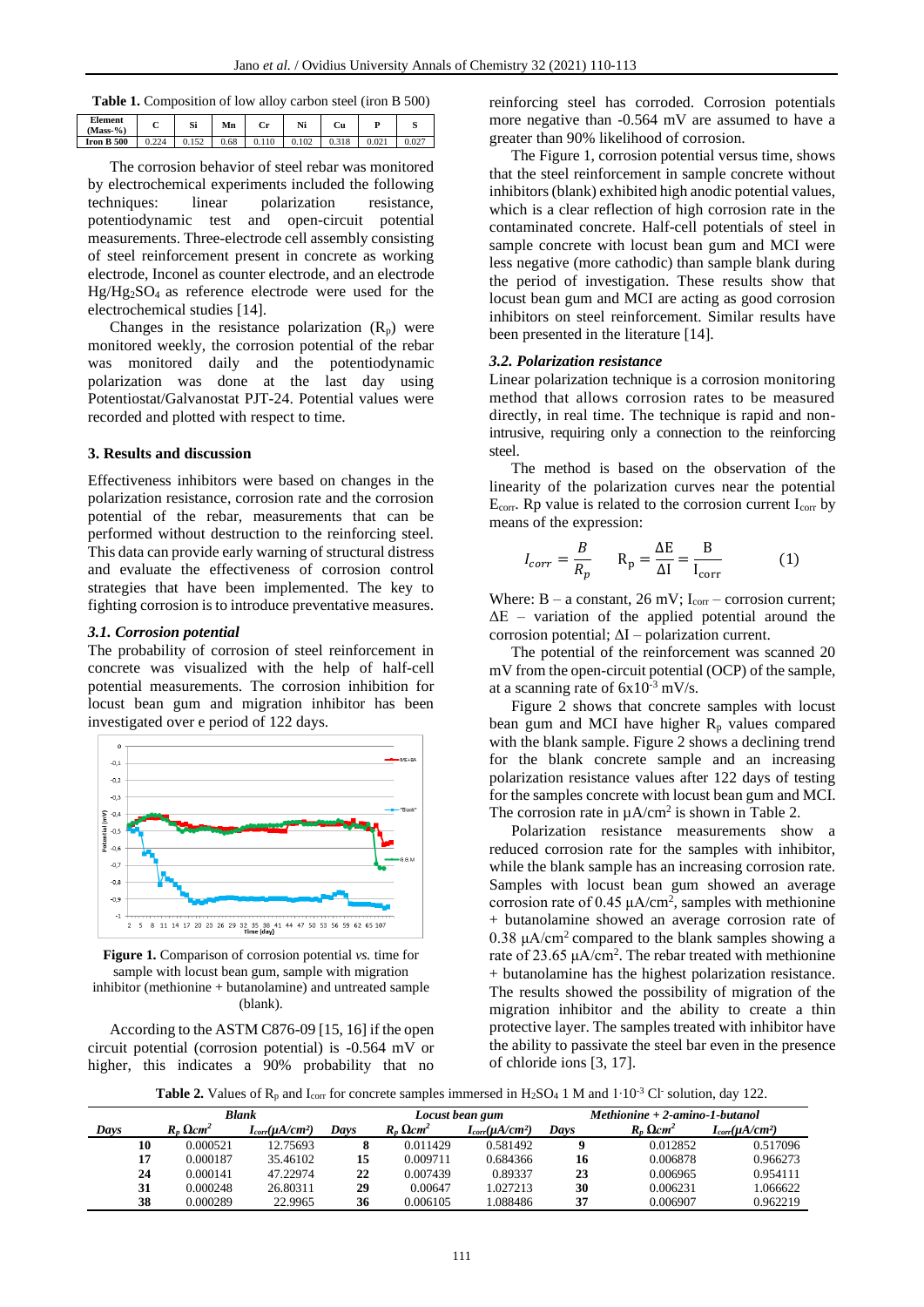| Blank |                              |                        |      | Locust bean gum              |                        | $Methodine + 2-amino-1-butanol$ |                              |                        |
|-------|------------------------------|------------------------|------|------------------------------|------------------------|---------------------------------|------------------------------|------------------------|
| Days  | $R_n \Omega$ cm <sup>2</sup> | $I_{corr}(\mu A/cm^2)$ | Days | $R_n \Omega$ cm <sup>2</sup> | $I_{corr}(\mu A/cm^2)$ | Davs                            | $R_p \Omega$ cm <sup>2</sup> | $I_{corr}(\mu A/cm^2)$ |
| 45    | 0.000308                     | 21.55573               | 43   | 0.008648                     | 0.768499               | 44                              | 0.007089                     | 0.937497               |
| 52    | 0.000305                     | 21.77836               | 50   | 0.008051                     | 0.825452               | 51                              | 0.007423                     | 0.895231               |
| 59    | 0.000504                     | 13.19753               | 57   | 0.009609                     | 0.691609               | 58                              | 0.008121                     | 0.818341               |
| 66    | 0.000359                     | 18.53596               | 64   | 0.012069                     | 0.550636               | 65                              | 0.009033                     | 0.735736               |
| 80    | 0.000245                     | 27.12497               | 78   | 0.012635                     | 0.525969               | 79                              | 0.009108                     | 0.729622               |
| 94    | 0.000237                     | 28.09987               | 92   | 0.012786                     | 0.519757               | 93                              | 0.009141                     | 0.727012               |
| 108   | 0.000359                     | 18.47482               | 106  | 0.013122                     | 0.506449               | 107                             | 0.016276                     | 0.408308               |
| 122   | 0.000281                     | 23.6584                | 120  | 0.014679                     | 0.45273                | 121                             | 0.01738                      | 0.382372               |



**Figure 2.** Comparison of polarization resistance (RP) for locust bean gum, methinine+amino-2-butanol-1 & blank concrete samples.

#### *3.3. Electrochemical polarization*

The inhibition efficacy of locust bean gum and migrating inhibitor was monitored using potentiodynamic polarization studies. Corrosion current density determined using the cutting point of Taffel extrapolation line and Faradays law, equation [18, 19]:

$$
V_{corr} = \frac{K \ast A \ast I}{n \ast \rho} \tag{2}
$$

Where: A - is the atomic weight of the metal  $(A = 56$  $g/mol$ ; I - the current density in  $\mu A/cm^2$ ; n - the number of electrons exchanged during metal dissolution ( $n = 2$ );  $\rho$  - the density in g/cm<sup>3</sup> ( $\rho = 7.86$  g/cm<sup>3</sup>); and K is a constant which equals to  $0.00327$  if corrosion rate ( $V_{\text{corr}}$ ) is calculated in [mm/y].

Corrosion inhibitor efficiency calculated by Eq. 3 [20, 21]:

$$
Inhibitor efficiency (\%) = \frac{CR\text{uninhibited}-CR\text{inhibited}}{CR\text{uninhibited}} \times 100
$$
\n(3)

Where:  $CR$  uninhibited  $=$  the corrosion rate of the uninhibited system;  $CR$  inhibited  $=$  the corrosion rate of the inhibited system. This essentially examines the ratio of the inhibited and uninhibited corrosion rates and expresses this as a percentage.

From the results taken from potentiodynamic polarization, it is understandable that the steel reinforcement in the concrete containing locust bean gum and MCI was less corroded than reinforcement in the sample blank. Figure 3 shows the comparison of the polarization behavior from a potentiodynamic tests of steel rebar in  $H_2SO_4$  1 M, in presence of chloride ions 1∙10-3 M solutions. Corrosion potential gets more positive values, and the corrosion rate mitigates in presence of inhibitors [14].

Analysis of polarization curve gave rate of corrosion, current densities, and percentage of inhibition efficiency which are given in Table 3. The rebar steel treated with locust bean gum has corrosion rate 0.00078 mm/year and inhibition efficiency 95.125 %; the rebar steel treated with migration inhibitor has a corrosion rate 0.0034 mm/year and inhibition efficiency 78.75 %, the untreated steel bar (blank sample) has a corrosion rate 0.016 mm/year.



**Figure 3.** Tafel curves of steel bar in H<sub>2</sub>SO<sub>4</sub> 1M and 10<sup>-3</sup>M Cl- , in the absence and presence of inhibitor.

|                             |                        | <b>Steel in concrete</b> | Steel in $H_2SO_4$     | <b>Inhibition efficiency</b><br>$\frac{9}{6}$ |         |
|-----------------------------|------------------------|--------------------------|------------------------|-----------------------------------------------|---------|
|                             | $I_{corr}(\mu A/cm^2)$ | $v_{\rm corr}$ (mm/year) | $I_{corr}(\mu A/cm^2)$ | $\dot{V}_{\rm corr}$ (mm/year)                |         |
| <b>Blank</b>                | l.43                   | 0.016                    | 537.96                 | 6.267                                         |         |
| Locust bean gum             | 0.067                  | 0.00078                  | 51.31                  | 0.59                                          | 95.125% |
| Methionine $+$ butanolamine | 0.29                   | 0.0034                   | 33.09                  | 0.39                                          | 78.75%  |

Table 3. Rate corrosion for steel in concrete and steel in acid [8, 10, 11]

#### **4. Conclusions**

The locust bean gum and MCI (methionine + butanolamine) have successfully inhibited corrosion of the rebar in H<sub>2</sub>SO<sub>4</sub> 1 M and  $1 \cdot 10^{-3}$  M Cl<sup>-</sup> for 122 days.

R<sub>p</sub> increased from 0.011429  $\Omega$ •cm<sup>2</sup> to 0.014679 Ω∙cm<sup>2</sup> for the sample treated with locust bean gum and R<sub>p</sub> increased from 0.012852  $\Omega$ ⋅cm<sup>2</sup> to 0.01738  $\Omega$ ⋅cm<sup>2</sup> for the sample treated with migration inhibitor methionine + butanolamine.

The samples treated with locust bean gum and methionine + butanolamine showed an average corrosion rate of  $0.45 \mu A/cm^2$  and  $0.38$  respectively compared to the blank samples showing a rate of 23.66 μA/cm<sup>2</sup> . Potentiodynamic polarization method showed that the sample treated with locust bean gum has a